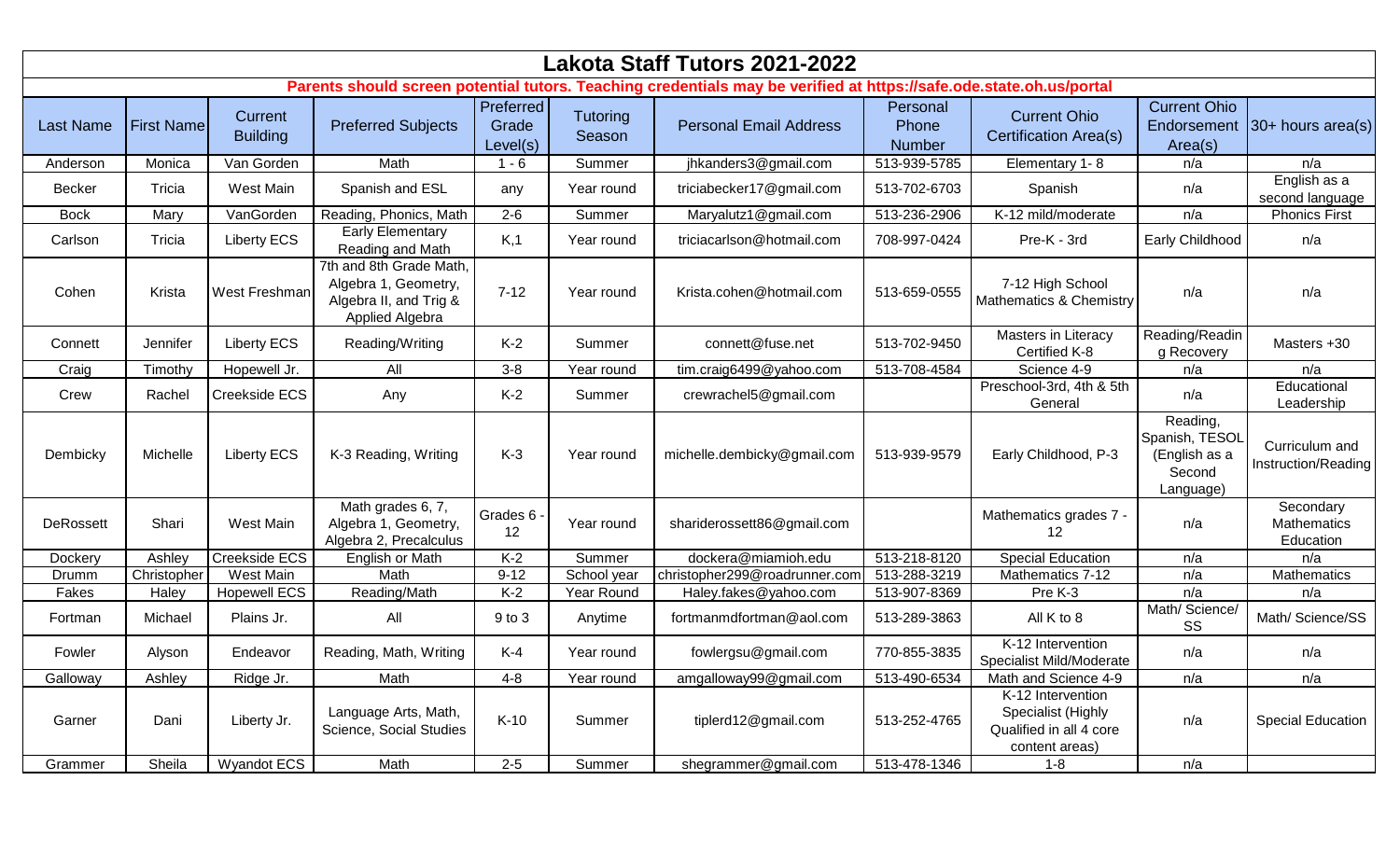| Lakota Staff Tutors 2021-2022                                                                                       |                   |                            |                                                       |                                             |                           |                               |                             |                                                                   |                                                       |                               |  |  |
|---------------------------------------------------------------------------------------------------------------------|-------------------|----------------------------|-------------------------------------------------------|---------------------------------------------|---------------------------|-------------------------------|-----------------------------|-------------------------------------------------------------------|-------------------------------------------------------|-------------------------------|--|--|
| Parents should screen potential tutors. Teaching credentials may be verified at https://safe.ode.state.oh.us/portal |                   |                            |                                                       |                                             |                           |                               |                             |                                                                   |                                                       |                               |  |  |
| <b>Last Name</b>                                                                                                    | <b>First Name</b> | Current<br><b>Building</b> | <b>Preferred Subjects</b>                             | Preferred<br>Grade<br>Level(s)              | <b>Tutoring</b><br>Season | <b>Personal Email Address</b> | Personal<br>Phone<br>Number | <b>Current Ohio</b><br><b>Certification Area(s)</b>               | <b>Current Ohio</b><br>Area(s)                        | Endorsement 30+ hours area(s) |  |  |
| Green                                                                                                               | Tina              | West Main                  | Geometry, Alg. II,<br>Calculus/Calculus AB            | $10 - 12$                                   | School year               | robtinagreen@gmail.com        | 513-484-1173                | Mathematics 7-12                                                  | n/a                                                   | n/a                           |  |  |
| Hall                                                                                                                | Kelly             | VanGorden                  | Math, Science, Reading,<br>Writing                    | $3-5$                                       | Year round                | averylanden@gmail.com         | 513-312-2942                | Elementary 1-8                                                    | n/a                                                   | n/a                           |  |  |
| Harpring                                                                                                            | Wendy             | <b>Liberty ECS</b>         | All                                                   | $K - 6$                                     | Year round                | wgharpring@gmail.com          | 513-312-5236                | $K - 8th$                                                         | n/a                                                   | n/a                           |  |  |
| Hartman                                                                                                             | Tawnya            | Independence               | Reading, Math                                         | K, 1st, 2nd,<br>3rd                         | Summer                    | tmhartman@live.com            | 513-477-9769                | K-8, all subject areas                                            | Reading<br>Endorsement                                | n/a                           |  |  |
| Honigford                                                                                                           | Larry             | East Freshman              | Chemistry, Physical<br>Science, ACT (science<br>only) | $9 - 12$                                    | Year round                | I.honigford@fuse.net          | 513-917-3660                | Chemistry: Physical<br>Science                                    | n/a                                                   | n/a                           |  |  |
| Ikenberry                                                                                                           | Lauren            | Plains Jr.                 | Social Studies/Science                                | Jr. High                                    | Year Round                | loneyle@miamioh.edu           | 937-776-0148                | Social Studies/Science 4-                                         | n/a                                                   | n/a                           |  |  |
| Jackson                                                                                                             | <b>Jennifer</b>   | <b>Hopewell ECS</b>        | Reading, Writing,<br>Phonics                          | $K-2$                                       | Year round                | jenjackson854@gmail.com       | 513-405-9923                | Pre-K - 3rd Grade                                                 | n/a                                                   | n/a                           |  |  |
| Kear                                                                                                                | Mary              | <b>Liberty ECS</b>         | Reading, Writing                                      | $K-4$                                       | Summer                    | mskkmk27@gmail.com            | 513-614-8792                | Elementary 1-8, Special<br>Education K-12, Early<br>Childhood K-3 | Masters in<br>Reading/Readin<br>g Recovery<br>Trained | Reading                       |  |  |
| Lange                                                                                                               | <b>Beth</b>       | West Main                  | English, History                                      | $7 - 12$                                    | Year round                | bethlange23@gmail.com         | 513-668-3721                | <b>ELA</b>                                                        | n/a                                                   | n/a                           |  |  |
| Martin                                                                                                              | Alexandra         | Creekside ECS              | Mathematics and<br>Reading                            | $K-2$                                       | Year round                | alexm.martin@me.com           | 513-226-6744                | K-12 Intervention<br>Specialist<br>Moderate/Intensive             | n/a                                                   | n/a                           |  |  |
| Mayberry                                                                                                            | Olivia            | Shawnee                    | Math/Reading                                          | Early<br>Childhood                          | Year round                | oliviagoines@gmail.com        | 513-907-9078                | Early Childhood                                                   | n/a                                                   | n/a                           |  |  |
| Meno                                                                                                                | Julie             | <b>Heritage ECS</b>        | Reading, Writing,<br>Phonics                          | Kindergart<br>en, 1st,<br>and 2nd<br>Grades | Year round                | juliemenos@aol.com            | 513-708-5175                | Elementary K-8, Special<br>Ed. K-12, Masters in<br>Reading        | Reading                                               | n/a                           |  |  |
| Moorefield                                                                                                          | Cory              | <b>West Main</b>           | <b>Mathematics</b>                                    | $8 - 12$                                    | Year round                | moorefcj@miamioh.edu          | 937-681-1457                | 7-12 Mathematics                                                  | Mathematics                                           | Mathematics                   |  |  |
| Muia                                                                                                                | Jenni             | Creekside ECS              | Reading and Writing                                   | $1 - 2$                                     | Summer                    | jennimuia@rocketmail.com      | 513-544-5124                | K-8 Certification                                                 | n/a                                                   | Special Ed.                   |  |  |
| Murray                                                                                                              | Denise            | Hopewell Jr.               | Any                                                   | $K-8$                                       | Year round                | denisemurray16@gmail.com      | 513-374-0517                | Special Education-<br>Mild/Moderate and<br>Moderate/Intense       | n/a                                                   | History                       |  |  |
| Musser                                                                                                              | Penny             | Creekside ECS              | Reading, Writing, Math                                | $K-2$                                       | Year round                | musserchildren@aol.com        | 513-543-3073                | $K-8$                                                             | n/a                                                   | n/a                           |  |  |
| Pease                                                                                                               | Stacey            | Adena and<br>Freedom       | Music                                                 | $7 - 12$                                    | Year round                | staceycameron1975@gmail.com   | 513-884-4595                | Music K-12                                                        | n/a                                                   | n/a                           |  |  |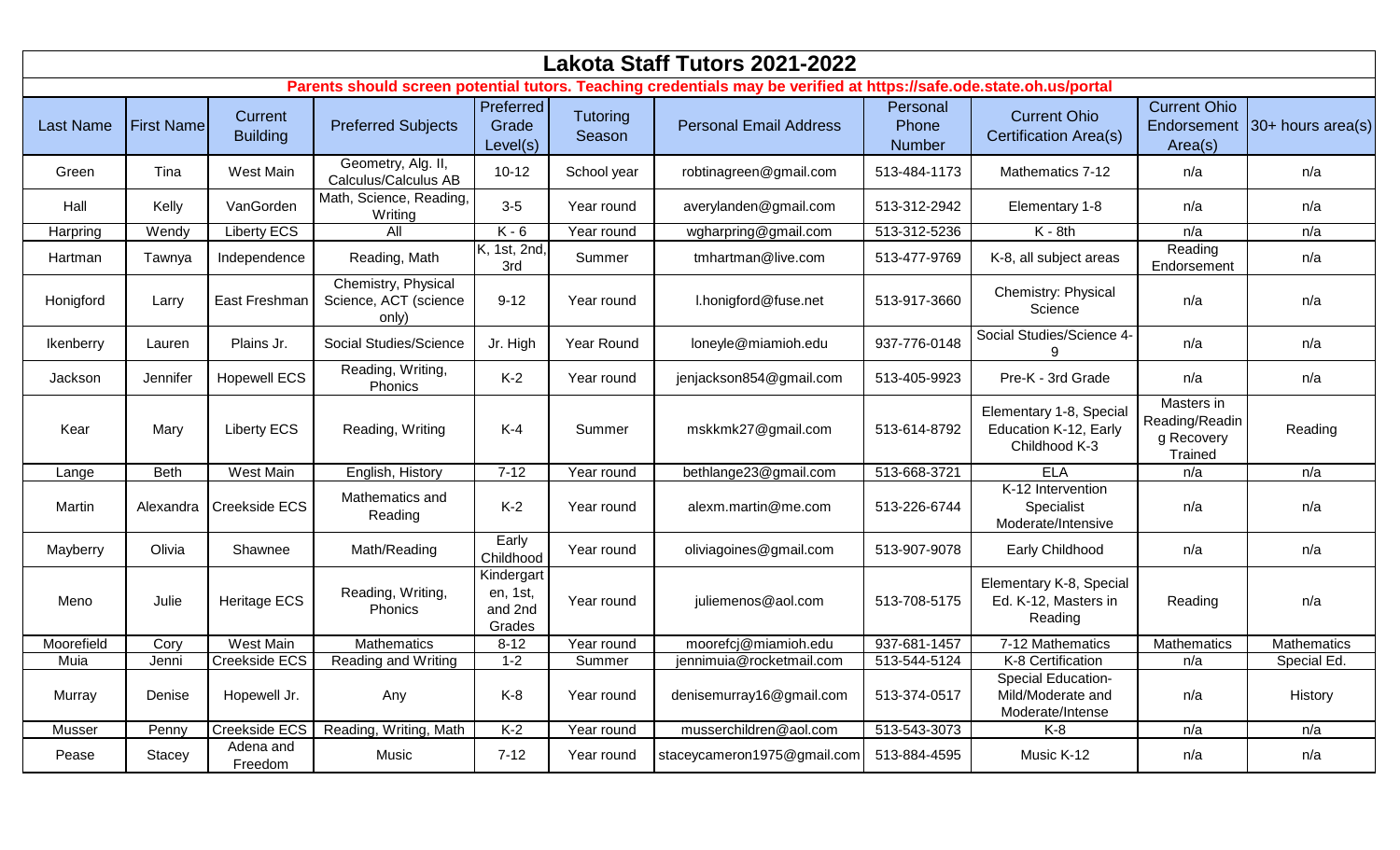| Lakota Staff Tutors 2021-2022                                                                                       |                   |                            |                                                  |                                |                                        |                               |                             |                                                 |                                                                |                                                                        |  |  |
|---------------------------------------------------------------------------------------------------------------------|-------------------|----------------------------|--------------------------------------------------|--------------------------------|----------------------------------------|-------------------------------|-----------------------------|-------------------------------------------------|----------------------------------------------------------------|------------------------------------------------------------------------|--|--|
| Parents should screen potential tutors. Teaching credentials may be verified at https://safe.ode.state.oh.us/portal |                   |                            |                                                  |                                |                                        |                               |                             |                                                 |                                                                |                                                                        |  |  |
| <b>Last Name</b>                                                                                                    | <b>First Name</b> | Current<br><b>Building</b> | <b>Preferred Subjects</b>                        | Preferred<br>Grade<br>Level(s) | Tutoring<br>Season                     | <b>Personal Email Address</b> | Personal<br>Phone<br>Number | <b>Current Ohio</b><br>Certification Area(s)    | <b>Current Ohio</b><br>Area(s)                                 | Endorsement 30+ hours area(s)                                          |  |  |
| Peoples                                                                                                             | Kristin           | <b>Hopewell ECS</b>        | Language Arts, Math                              | $K-5$                          | Summer,<br>potential for<br>year round | kristinpeoples@aol.com        | 513-374-5938                | Pre-K-5                                         | 4,5                                                            | Science                                                                |  |  |
| Pride                                                                                                               | Allison           | Wyandot                    | Math and ELA                                     | $K-2$                          | Summer                                 | Allisonpride401@gmail.com     | 513-488-2895                | $P-3$                                           | 4 and 5                                                        | n/a                                                                    |  |  |
| Rader                                                                                                               | Joetta            | <b>Wyandot ECS</b>         | Reading, Writing,<br>Phonics                     | $K-3$                          | Summer                                 | joettasrader@gmail.com        | 513-659-1971                | Elementary                                      | Reading<br>Endorsement                                         | Reading                                                                |  |  |
| Roach                                                                                                               | <b>Brooke</b>     | Hopewell Jr.               | Math or Science                                  | 7 or 8                         | Summer                                 | roachbj@miamioh.edu           | 740-816-3853                | Middle Childhood Math<br>and Science            | n/a                                                            | n/a                                                                    |  |  |
| Rogers                                                                                                              | Julie             | Heritage                   | Reading and Math                                 | $K-2$                          | Summer                                 | 1jr@fuse.net                  | 513-484-8408                | $K-8$                                           | n/a                                                            | n/a                                                                    |  |  |
| Runge                                                                                                               | Jennifer          | Wyandot                    | Reading (Phonics<br>specifically)                | $K-2$                          | Summer                                 | rungejl08@gmail.com           | 513-675-7049                | <b>PK-3</b>                                     | Reading K-12                                                   | n/a                                                                    |  |  |
| Sage                                                                                                                | Terri             | West Main                  | Pre-algebra, Algebra 1<br>Algebra 2 and Geometry | 7th -11th                      | Year round                             | terris628@yahoo.com           | 513-677-2108                | 7-12 Mathematics                                | n/a                                                            | n/a                                                                    |  |  |
| Sample                                                                                                              | Marianne          | Plains Jr.                 | Math                                             | $7 - 8$                        | Summer                                 | hunterme@hotmail.com          | 513-335-2693                | $K-8$                                           | n/a                                                            |                                                                        |  |  |
| Shebesta                                                                                                            | Lara              | <b>Hopewell ECS</b>        | Reading, Writing,<br>Spelling, Math              | 1, 2                           | Year round                             | larasheb@yahoo.com            | 513-237-9695                | <b>Master of Education</b>                      | n/a                                                            | Masters Degree +<br>30 hours in the<br>areas of reading<br>and science |  |  |
| Smith                                                                                                               | Diana             | Adena                      | Math, ELA, Science,<br><b>Social Studies</b>     | 5th - 7th                      | Year round                             | dihsmith9@gmail.com           | 937-269-7574                | 4 - 9 ELA/SS                                    | $4 - 6$<br>Math/Science                                        | n/a                                                                    |  |  |
| <b>Stine</b>                                                                                                        | Kayla             | Creekside ECS              | Any                                              | $K-2$                          | Year round                             | kestine731@me.com             | 513-519-2898                | preK-3                                          | <b>ESL</b>                                                     | n/a                                                                    |  |  |
| Surette                                                                                                             | Natalie           | <b>Hopewell ECS</b>        | Language Arts/Reading                            | $K-6$                          | Year round                             | nataliesurette023@gmail.com   | 513-835-3943                | $K-8$                                           | n/a                                                            | n/a                                                                    |  |  |
| Thomas                                                                                                              | McKenzie          | Hopewell Jr.               | Language Arts and<br><b>Social Studies</b>       | $4 - 9$                        | Year round                             | mckenziet872@gmail.com        | 513-316-7092                | 4-9, Language Arts and<br><b>Social Studies</b> | n/a                                                            | n/a                                                                    |  |  |
| Tierney                                                                                                             | Erin              | Creekside ECS              | Reading, Phonics, Math                           | $K - 3$                        | Year round                             | teachermom35@yahoo.com        | 513-429-8288                | <b>Special Education K-12</b>                   | n/a                                                            | n/a                                                                    |  |  |
| Tricia                                                                                                              | Paugstat          | VLO/Adena                  | Language Arts                                    | $3 - 6$                        | Year round                             | paugstat23@gmail.com          | 513-673-0647                | K - 8, Elementary<br>Education                  | n/a                                                            | Natl Board Cert,<br>Literacy and<br>Reading                            |  |  |
| Valentine                                                                                                           | Victoria          | Hopewell Jr.               | Math                                             | $4 - 9$                        | Year round                             | valentine52717@gmail.com      | 937-728-5761                | Math (4-9), Social Studies<br>$(4-9)$           | Science (4-6)                                                  | n/a                                                                    |  |  |
| Wasilewsky                                                                                                          | Lisa              | Cherokee                   | Reading & Math                                   | $K-4$                          | Year round                             | washome@cinci.rr.com          | 513-868-6171                | Pre-k                                           | Reading<br>Endorsement                                         | Reading                                                                |  |  |
| Webster                                                                                                             | Stephanie         | VanGorden                  | Language Arts                                    | 5th                            | Year round                             | swebster0411@aol.com          | 513-910-6955                | PK-5 all subjects                               | Reading<br>Endorsement<br>and 4-5<br>Generalist<br>Endorsement | n/a                                                                    |  |  |